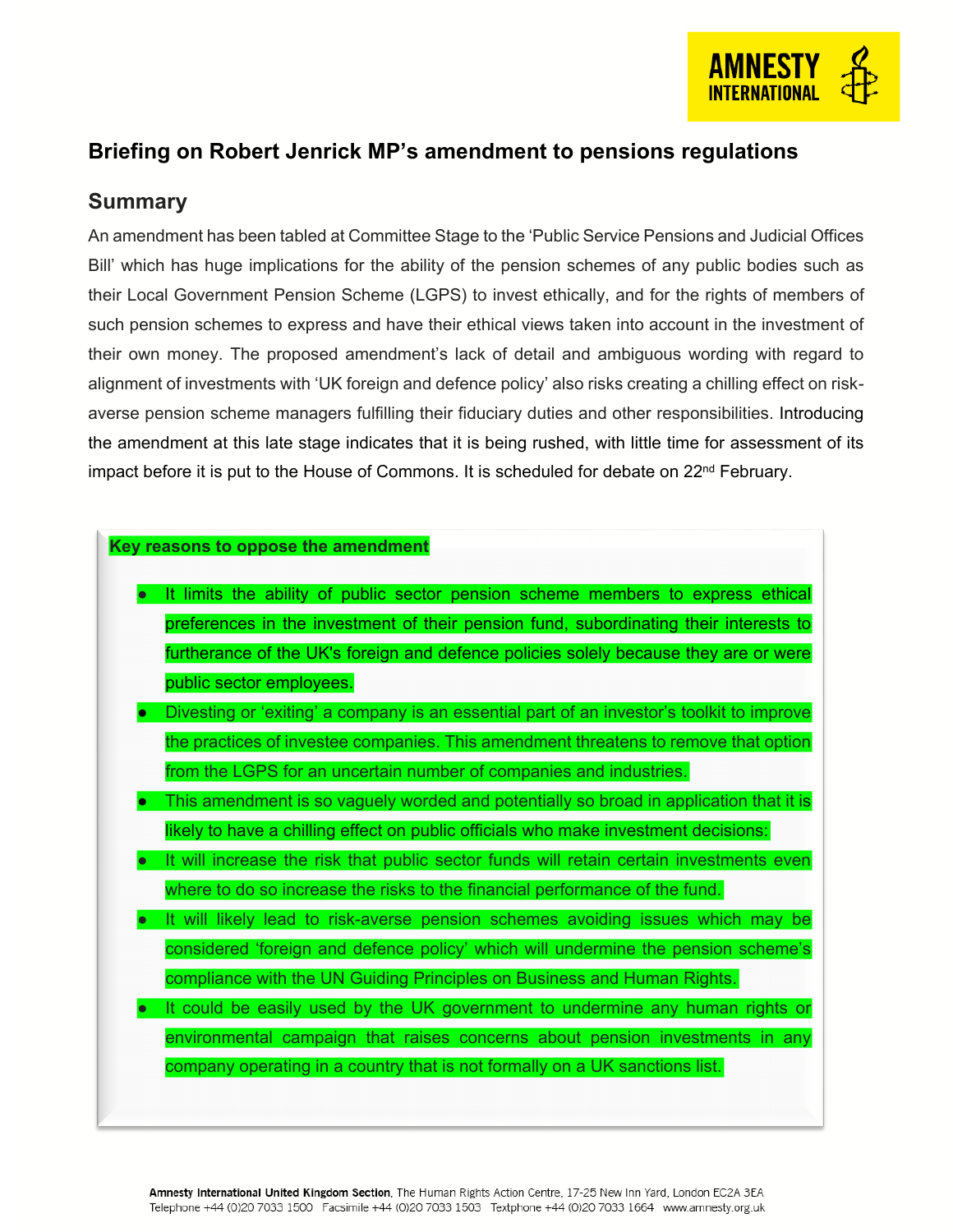# **The amendment**

Robert Jenrick MP has proposed the following clause be added: "Guidance to public sector pension scheme managers on investment decisions:

(1) The Public Sector Pensions Act 2013 is amended in accordance with subsection (2).

(2) In schedule 3, paragraph 12(a), at end insert "including guidance or directions on investments which it is not proper for the scheme manager to make in light of UK foreign and defence policy."

The accompanying explanatory statement<sup>[1](#page-1-0)</sup> confirms that "this new clause would enable the Secretary of State to **issue guidance to** those authorities that administer public sector pension schemes, including the **local government pension scheme, that they may not make investment decisions that conflict with the UK's foreign and defence policy**." (emphasis added). This could potentially constrain LGPSs from divesting from arms companies, polluting companies and any companies involved in human rights abuses, where such divestment might be in conflict with foreign policy goals.

This appears to be an attempt to overcome a 2017 High Court ruling upheld by the Supreme Court in 2020 that held that similar guidance issued by the Secretary of State was unlawful.

### **Limits the rights of public sector workers**

This amendment would give the UK government the authority to direct investment decisions made by fiduciaries on behalf of and with the financial contributions of pension scheme members simply because they are or were public sector employees. It would limit the ability of public sector employees and pensioners to express ethical choice in the investment policy of their pension fund.

In 2014, the Law Commission confirmed that in general pension fund trustees may take into account "non-financial factors" if two tests are met.<sup>[2](#page-1-1)</sup> They described non-financial concerns as including "showing disapproval of certain industries." The tests are as follows:

(1) trustees should have good reason to think that scheme members would share the concern; and

<span id="page-1-0"></span> $\overline{a}$ 1Public Service Pensions and Judicial Offices Bill [Lords], As Amended (Amendment Paper). House of Commons, 4 February 2022.<br>https://publications.parliament.uk/pa/bills/cbill/58-02/0241/amend/public rm rep 0204.pdf

<span id="page-1-1"></span> $\frac{1}{2}$  Fiduciary Duties of Investment Intermediaries. The Law Commission, 30 June 2014.

[https://s3-eu-west-2.amazonaws.com/lawcom-prod-storage-11jsxou24uy7q/uploads/2015/03/lc350\\_fiduciary\\_duties.pdf](https://s3-eu-west-2.amazonaws.com/lawcom-prod-storage-11jsxou24uy7q/uploads/2015/03/lc350_fiduciary_duties.pdf)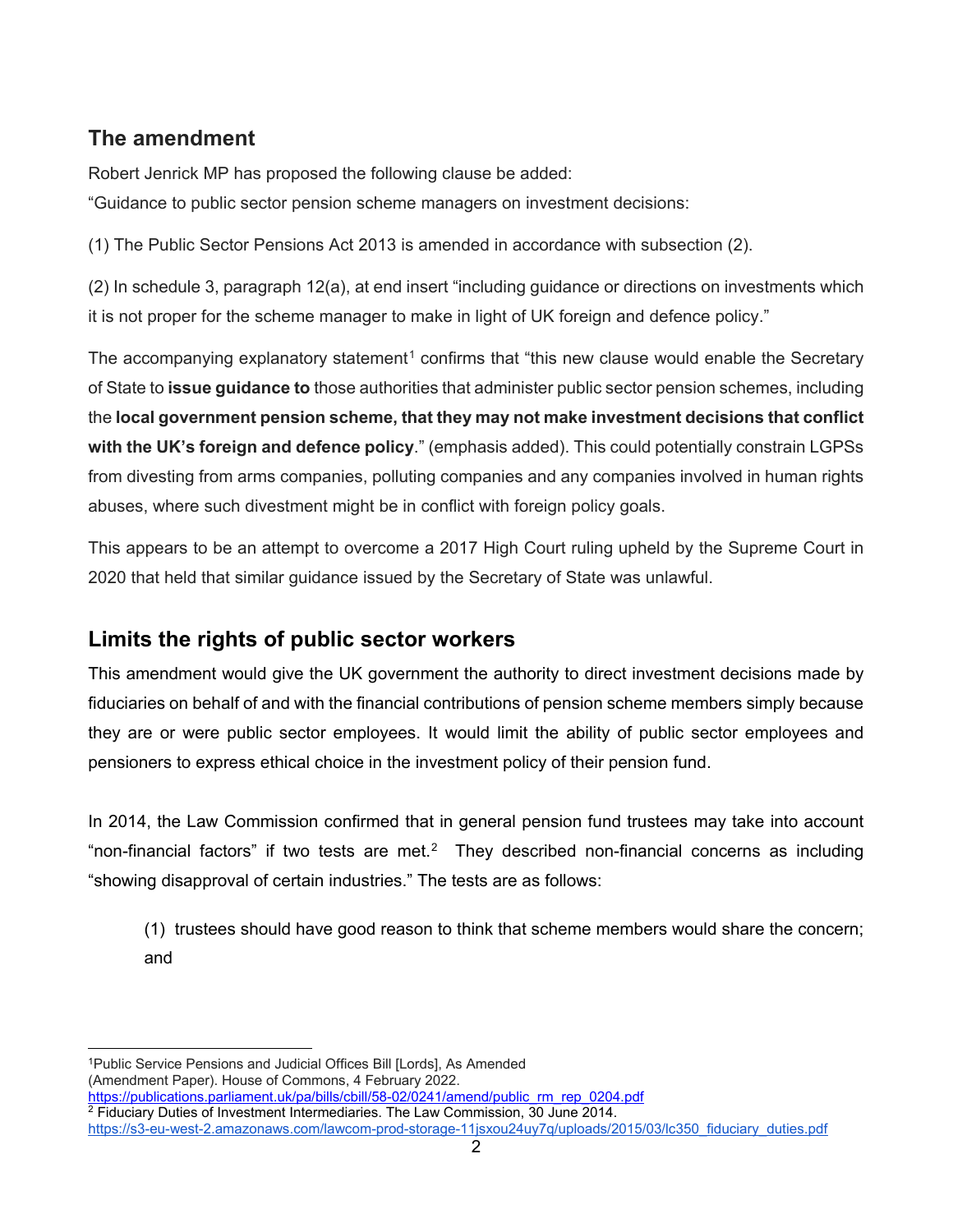(2) the decision should not involve a risk of significant financial detriment to the fund.

The amendment seeks - as the previous unlawful 2016 guidance did - to impose an additional test for members of public pension schemes such as Local Authority workers. As Lord Wilson in the Supreme Court pointed out, it "purports to provide that even after the tests recommended by the Law Commission for reaching a potential investment decision have both been met, an administrator is prohibited from taking the decision if it runs counter to UK foreign & defence policy."[3](#page-2-0) Lord Carnwath in his Judgement agreed with lawyers challenging the guidance that this means that "administering authorities could not refrain from making particular investments on non-financial grounds, regardless of the views held by the scheme members."

Amnesty International considers this could be an unacceptable interference with LGPS scheme members' right to freedom of conscience.<sup>[4](#page-2-1)</sup> International human rights bodies have placed limitations on the circumstances under which states can interfere with this right. These relate to the need to maintain public safety, protect public order, health or morals, or protect the rights and freedoms of others. It would be difficult for the UK to argue that any of these limitations apply in the context of a requirement that individual public employees investing collectively via their pension scheme give effect to their country's foreign and defence policy.

The previous unlawful guidance was defended on the basis that public sector pension schemes were akin to state agencies and that as any shortfall would be met by the taxpayer, they represented 'public money'. However, this was rejected by Lord Wilson (with whom Lady Hale agreed) in the Supreme Court. Scheme administrators when carrying out their functions are performing duties similar to pension fund trustees and when doing so are not part of the 'machinery of state'.<sup>[5](#page-2-2)</sup> Members of public sector pension schemes - like those of any other pension fund - make contributions to that scheme "deducted from their income. The contributions of the employers are made in consideration of the work done by their employees and so represent another element of their overall remuneration. The fund represents their money. With respect [...], it is not public money."[6](#page-2-3)

<span id="page-2-1"></span><sup>4</sup> The right to freedom of conscience is recognized in international treaties including Article 18 of the

 $\overline{a}$ 

<span id="page-2-0"></span><sup>3</sup> Judgment. R (on the application of Palestine Solidarity Campaign Ltd and another) (Appellants) *v* Secretary of State for Housing, Communities and Local Government (Respondent). The Supreme Court. 29 April 2020, page 13: <https://www.supremecourt.uk/cases/docs/uksc-2018-0133-judgment.pdf>

International Covenant on Civil and Political Rights (ICCPR). UN Human Rights Committee, General Comment 22, Article 18: The Right to Freedom of Thought, Conscience and Religion, A/48/40 vol. I (1993) 208, paras. 11.

<span id="page-2-2"></span><sup>5</sup> Judgment. R (on the application of Palestine Solidarity Campaign Ltd and another) (Appellants) *v* Secretary of State for Housing, Communities and Local Government (Respondent). The Supreme Court. 29 April 2020, page 14:<br>https://www.supremecourt.uk/cases/docs/uksc-2018-0133-judgment.pdf

<span id="page-2-3"></span><sup>&</sup>lt;sup>6</sup> Judgment. R (on the application of Palestine Solidarity Campaign Ltd and another) (Appellants) *v* Secretary of State for Housing, Communities and Local Government (Respondent). The Supreme Court. 29 April 2020, page 15: <https://www.supremecourt.uk/cases/docs/uksc-2018-0133-judgment.pdf>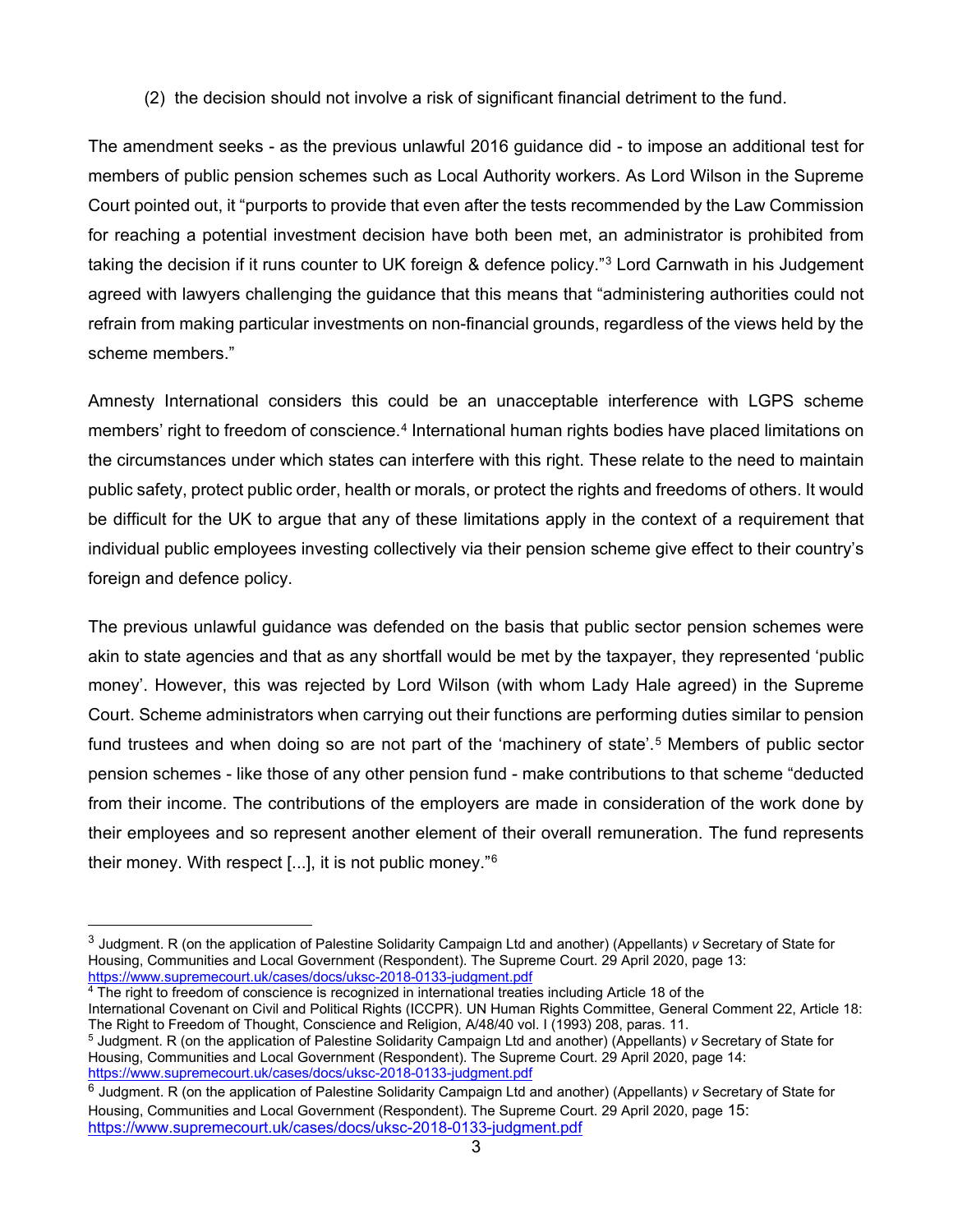Despite there being no meaningful difference between the LGPSs and a private sector defined benefit scheme in terms of member contributions and the duties owed to them, this amendment would impose additional burdens on the beneficiaries' ability to have their ethical views taken into account. This is not justifiable.

# **Interferes with the ability of the LGPS to exercise their duties to members and to exercise leverage as investors over the behaviour of companies**

The proposed amendment would force public sector pension schemes to give effect to the Government's own policies "in preference to those which they themselves thought it right to adopt in fulfillment of their fiduciary duties".<sup>[7](#page-3-0)</sup> This is an unjustified interference with the discretion of pension scheme managers.

Divesting or 'exiting' a company is an essential part of an investor's toolkit to improve the practices of investee companies. A Danish pension fund discussing a decision to divest from oil companies recently pointed out that "...often we get more attention from management and more airtime after we have excluded the company".<sup>[8](#page-3-1)</sup> This amendment threatens to remove that option from the LGPS for an uncertain number of companies and industries.

In addition, the amendment is potentially so broad in its application or interpretation that it would make all investment decisions subject to compatibility with UK foreign and defence policy - not just those based on ethical concerns.

We have already seen the chilling effect that confusing and ambiguous laws have on pension funds. The Law Commission acknowledged that where trustees were unsure of the procedural steps they needed to take to comply with their duties, they became risk averse and may not have done enough to take account of environmental, social and governance factors or to engage with their beneficiaries.<sup>9</sup>

The wording is so vague that any similarly worded guidance issued thereunder is likely to have a similar effect on public officials who make investment decisions. They will err on the side of caution to avoid running the risk of committing an offence.

<span id="page-3-0"></span> $\overline{a}$  $7$  Lord Carnwath agreeing with the submission of counsel for those challenging the 2016 guidance. Judgment. R (on the application of Palestine Solidarity Campaign Ltd and another) (Appellants) *v* Secretary of State for Housing, Communities and Local Government (Respondent). The Supreme Court. 29 April 2020, Pages 19-20: <https://www.supremecourt.uk/cases/docs/uksc-2018-0133-judgment.pdf>

<span id="page-3-1"></span><sup>&</sup>lt;sup>8</sup> "We get more attention from management after we have excluded the company' - AkademikerPension's CIO on its divestment and exclusion push". Dominic Webb. Responsible Investor. 10 February 2022: [https://www.responsible-investor.com/articles/we-get-more-attention-from-management-after-we-have-excluded-the-](https://www.responsible-investor.com/articles/we-get-more-attention-from-management-after-we-have-excluded-the-company-akademikerpension-s-cio-on-its-divestment-and-exclusion-push)

<span id="page-3-2"></span> $\overline{P}$  Fiduciary Duties of Investment Intermediaries. The Law Commission. 30 June 2014, para 7.3, page 128: [https://s3-eu-west-](https://s3-eu-west-2.amazonaws.com/lawcom-prod-storage-11jsxou24uy7q/uploads/2015/03/lc350_fiduciary_duties.pdf)[2.amazonaws.com/lawcom-prod-storage-11jsxou24uy7q/uploads/2015/03/lc350\\_fiduciary\\_duties.pdf](https://s3-eu-west-2.amazonaws.com/lawcom-prod-storage-11jsxou24uy7q/uploads/2015/03/lc350_fiduciary_duties.pdf)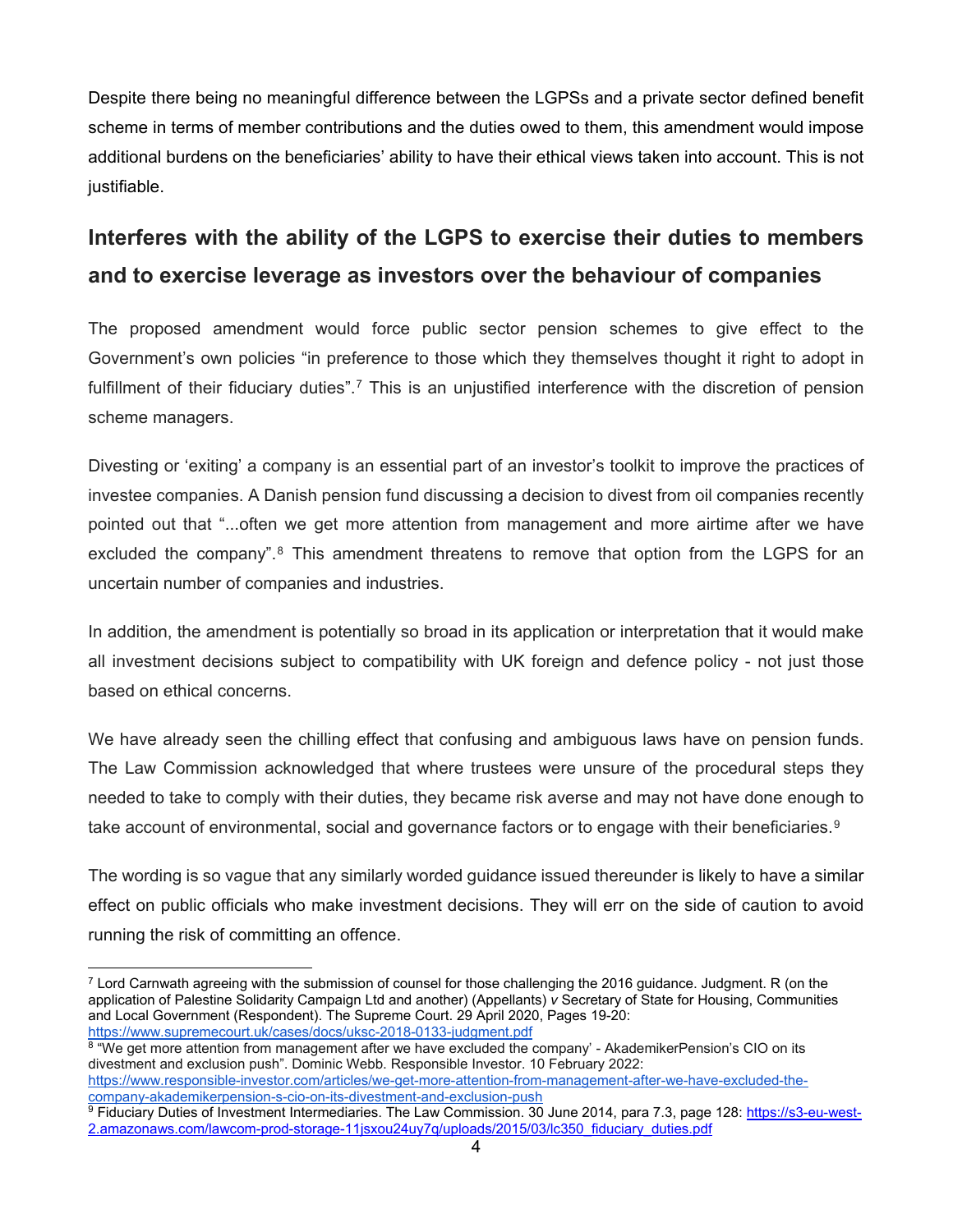This could have a knock-on effect even where the reasons for the investment decision extend beyond purely ethical concerns. Given that unethical business practices and controversial behaviour can impact financial performance, the lack of clarity will increase the risk that public sector funds will retain certain investments even where to do so may have adverse effects on the financial performance of the fund. This could lead to additional financial burden on the taxpayer.

# **Potentially undermines pension schemes' responsibilities under the UN Guiding Principles on Business and Human Rights**

The LGPS has responsibilities under the UN Guiding Principles on Business and Human Rights ('**UNGPs**').[1](#page-4-0)0 The UNGPs, published in 2011, is a landmark document authoritatively recognising that states, businesses and civil society have a key role to play in enhancing business respect for human rights. In relation to pension investment decision-making, the UK National Action Plan on Business and Human Rights recognises the link between its central objective of promoting business respect for human rights and the role of pension funds: "*Companies increasingly understand that there is a business case for respect for human rights and that this brings business benefit in various ways by... appealing to institutional investors, including pension funds, who are increasingly taking ethical, including human rights, factors into account in their investment decisions*."[1](#page-4-1)1

While the UK government confirmed that the 2016 guidance "did not affect administering authorities' ability to implement the United Nations Guiding Principles on Business and Human Rights, and to act in accordance with international law", it is unclear how pension scheme managers will differentiate between their responsibilities under the UNGPs and international law on the one hand, and the need to not conflict with UK foreign and defence policy on the other. This confusion will be likely to encourage risk-averse pension schemes to avoid issues which may be considered in the sphere of 'foreign and defense policy' even in situations that would undermine pension schemes' compliance with the UNGPs.

<span id="page-4-1"></span><span id="page-4-0"></span> $\overline{a}$ <sup>10</sup> Lawyers for Palestinian Human Rights briefing to local authorities. July 2017, para 11, page 18:.. <u>http://lphr.org.uk/wp-</u> [content/uploads/2017/07/LPHR-briefing-to-LAPFs-and-LAs-on-pensions-investment-and-public-procurement-decision](http://lphr.org.uk/wp-content/uploads/2017/07/LPHR-briefing-to-LAPFs-and-LAs-on-pensions-investment-and-public-procurement-decision-making-relating-to-companies-operating-in-the-occupied-Palestinian-territory-and-or-Israel-July-2017.pdf)<sup>11</sup> Investor Alliance for Human Rights: [https://respect.international/good-business-implementing-the-un-guiding-principles-on](https://respect.international/good-business-implementing-the-un-guiding-principles-on-business-and-human-rights/)[business-and-human-rights/](https://respect.international/good-business-implementing-the-un-guiding-principles-on-business-and-human-rights/)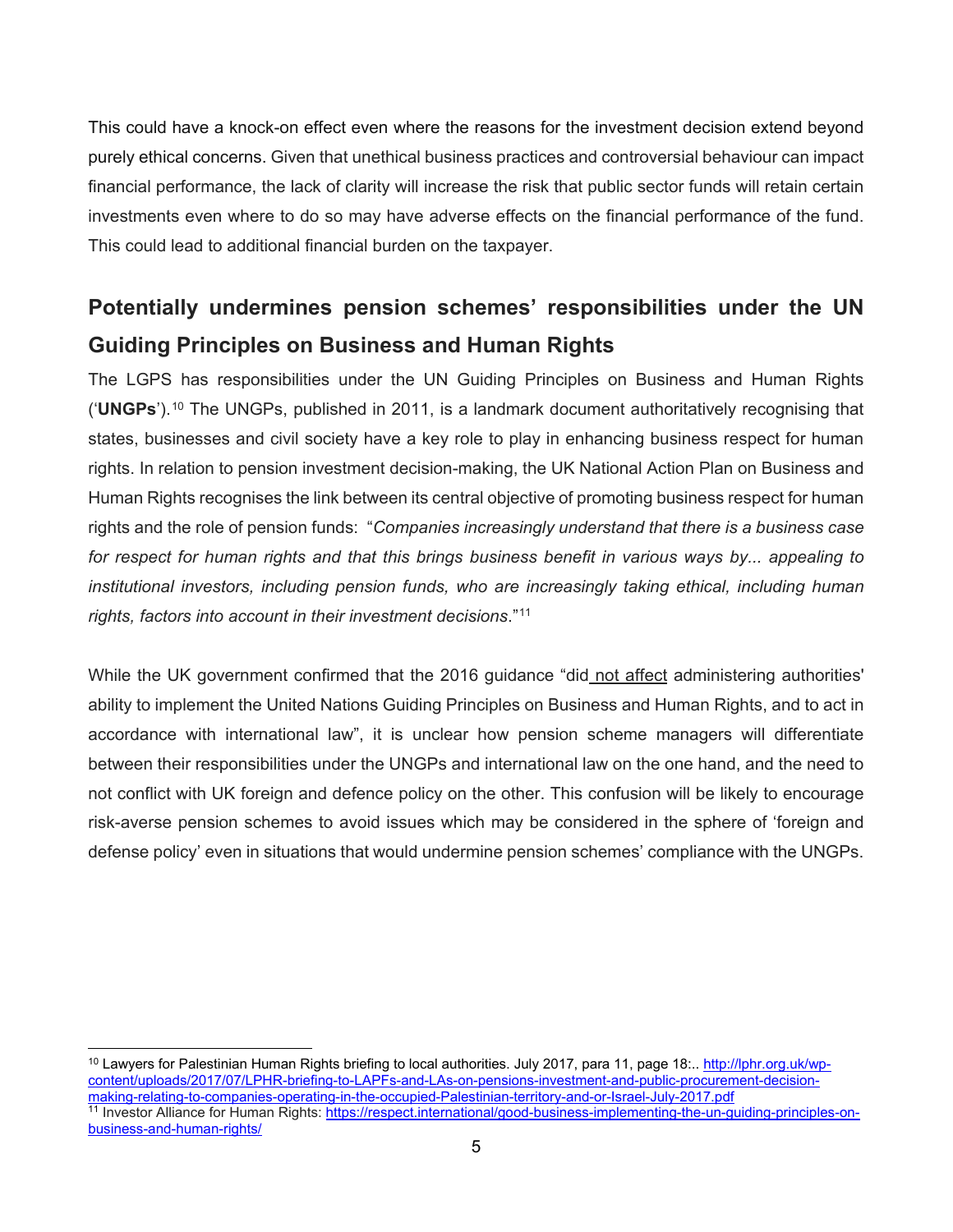**Where is the line drawn between a good investment decision, compliance with the UN Guiding Principles on Business and Human Rights, and a conflict with UK foreign or defence policy?**



# **Practical challenge**

It is difficult to see how a pension scheme - and the fund managers appointed by them - could practically ensure its investments were always compliant with UK foreign and defense policy. Such policies are continuously evolving with international events and shifting alliances. As these change, the pension scheme's obligations would too. Who would be responsible and pay for ongoing monitoring of the totality of the UK government's foreign and defence policies and understanding their complex application in the investment sphere across sectors and supply chains, jurisdictions, and asset classes?

For example, the UK government's policy position is that settlements in the Occupied Palestinian Territories are illegal under international law.[1](#page-5-0)2 It also appears to be government policy that it opposes boycott campaigns related to this issue. Which of these two policy positions would a pension scheme

<span id="page-5-0"></span> $\overline{a}$  $12$  Guidance. Overseas Business RIsk - The Occupied Palestinian Territories. Foreign, Commonwealth & Development Office. 4 January 2021: [https://www.gov.uk/government/publications/overseas-business-risk-palestinian-territories/overseas](https://www.gov.uk/government/publications/overseas-business-risk-palestinian-territories/overseas-business-risk-the-occupied-palestinian-territories)[business-risk-the-occupied-palestinian-territories](https://www.gov.uk/government/publications/overseas-business-risk-palestinian-territories/overseas-business-risk-the-occupied-palestinian-territories)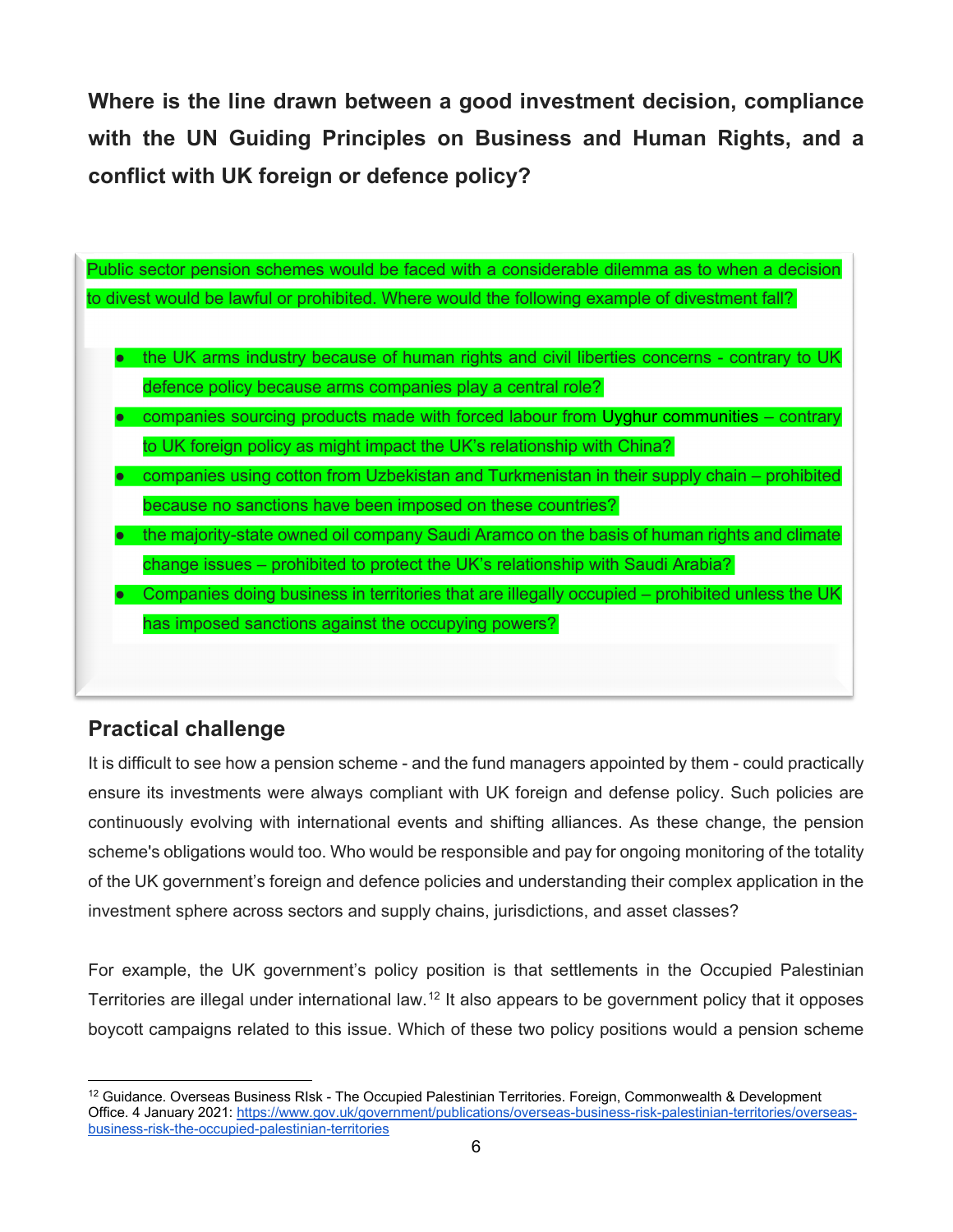be expected to comply with? To further complicate matters, the UK's Overseas Business Risk advice on Israel's illegal settlement activities in the Occupied Palestinian Territories warns "There are therefore clear risks related to economic and financial activities in the settlements, [...] This may result in disputed titles to the land, water, mineral or other natural resources which might be the subject of purchase or investment.[...] and UK citizens and businesses should be aware of the potential reputational implications of getting involved in economic and financial activities in settlements, as well as possible abuses of the rights of individuals."[13](#page-6-0)

In this instance would a public sector pension scheme's divestment decision from companies operating in the Occupied Palestinian Territories be assessed to be: i) compliant with the UK's policy position regarding international law; ii) not compliant with UK foreign policy as it represents a 'boycott'; iii) an example of compliance with the UNGPs; iv) or simply a sound financially driven investment decision arising from the financial and reputational risks that the UK government itself warns British businesses about?

### **Chilling effect on human rights campaigns involving investors**

At a time when there is so much public concern about the impact of unethical business practices, it is more important than ever that companies that fall short of international standards be held to account. The broadness of the terms 'UK foreign and defence policy' could be easily used against any human rights campaign raising concerns about pension investments in any company that does business with a country that is not formally on a UK sanctions list.

There is a long tradition of investors using their leverage - including by exiting their investments - to improve corporate practices on human rights issues such as divesting from companies operating in South Africa under apartheid. Investor networks such as the Investor Alliance on Human Rights<sup>[1](#page-6-1)4</sup> work on issues including Uyghur forced labour, human rights violations in Myanmar, and digital rights in the Information and Communications Technology (ICT) sector.

There are many examples of international mainstream investors deciding to exit investments because of human rights concerns even where formal sanctions aren't in place.[15](#page-6-2) Engagement with NGOs and human rights defenders is a normal part of investor information gathering on issues they consider

 $\ddot{\phantom{a}}$ 

<span id="page-6-0"></span><sup>&</sup>lt;sup>13</sup> Guidance. Overseas Business RIsk - The Occupied Palestinian Territories. Foreign, Commonwealth & Development Office. 4 January 2021: https://www.gov.uk/government/publications/overseas-business-risk-palestinian-territories/overseas-<br>business-risk-the-occupied-palestinian-territories

<span id="page-6-2"></span>

<span id="page-6-1"></span> $\frac{14 \text{ https://investorsforhuman rights.org}}{7 \text{ Think Twice: Can companies do business with Israel} Setlements in the Occupied Palestinian Territories while respectively.}$ human rights. Amnesty International. 2019, pages 31-32: [https://www.amnesty.org.uk/files/2019-](https://www.amnesty.org.uk/files/2019-03/Think%20Twice%20report.pdf?BrN9N0VX3RkzTJROuKYC46LE43hCPtTu=) [03/Think%20Twice%20report.pdf?BrN9N0VX3RkzTJROuKYC46LE43hCPtTu=](https://www.amnesty.org.uk/files/2019-03/Think%20Twice%20report.pdf?BrN9N0VX3RkzTJROuKYC46LE43hCPtTu=)